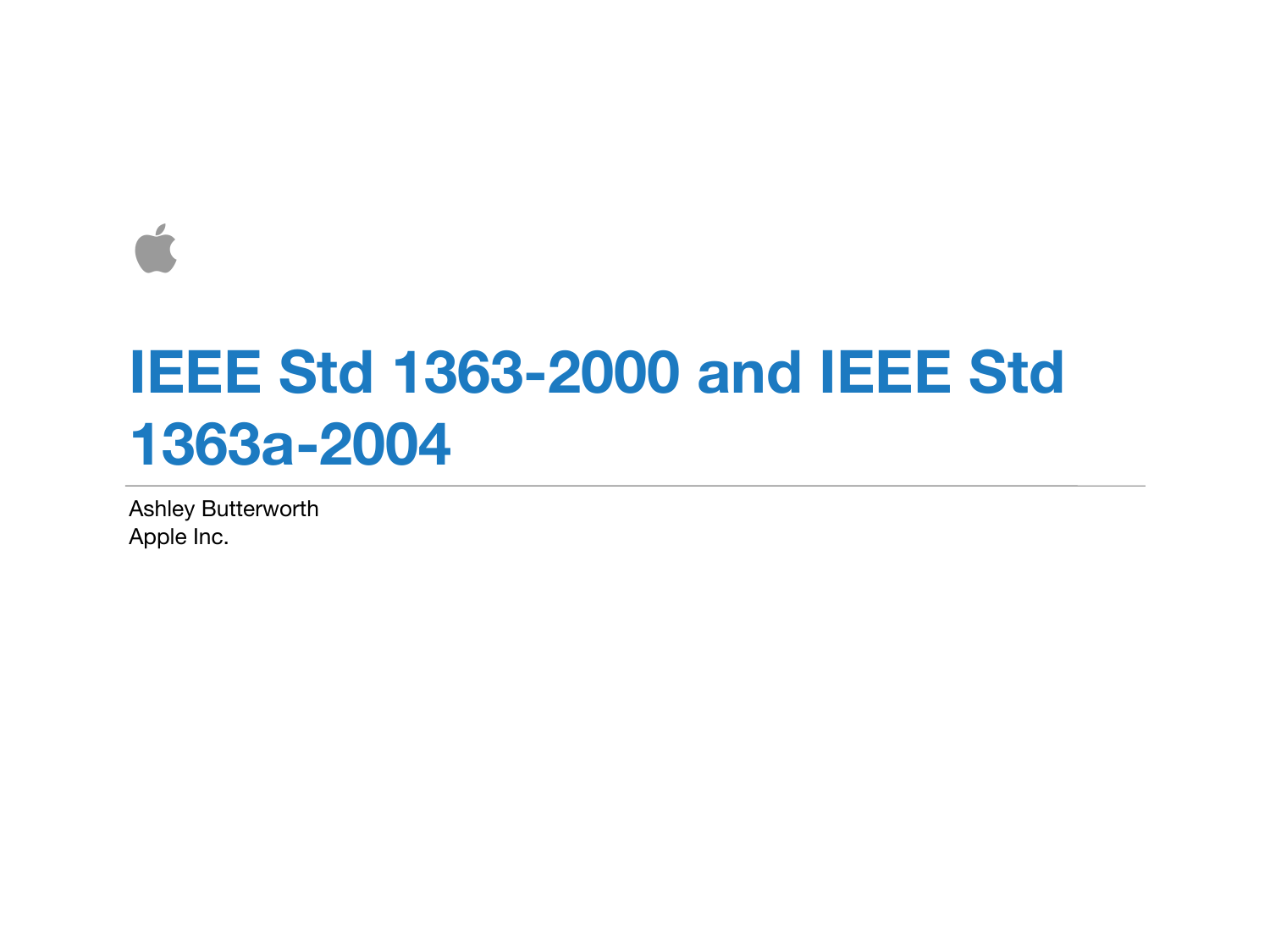#### **The Titles**

- IEEE Std 1363-2000
	- IEEE Standard Specifications for Public-Key Cryptography
- IEED Std 1363a-2004
	- IEEE Standard Specifications for Public-Key Cryptography— Amendment 1: Additional **Techniques**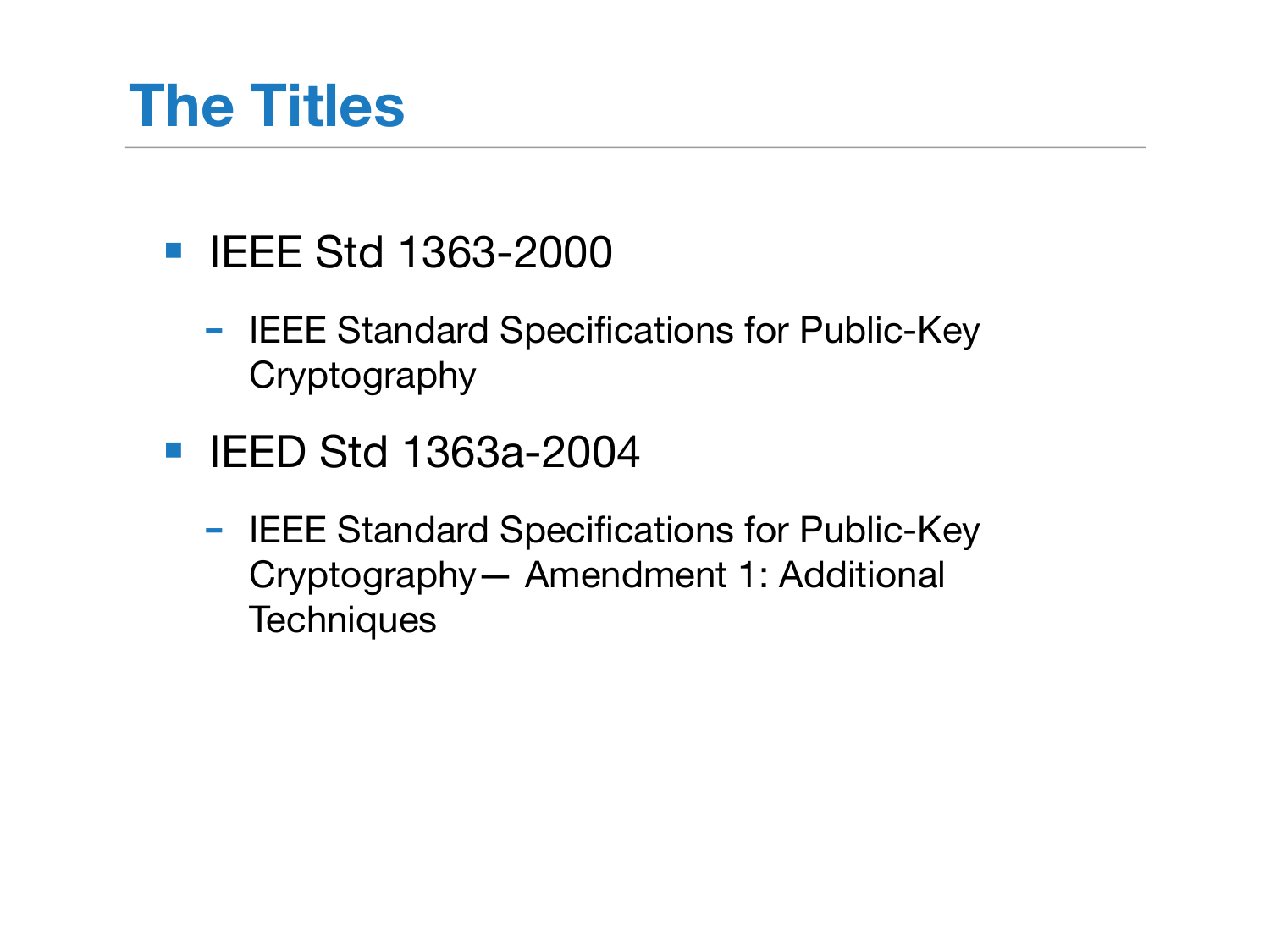#### **IEEE Std 1363-2000**

- Scope (1363-2000 Clause 1.1)
	- This standard covers specifications for common public-key cryptographic techniques, including mathematical primitives for secret value (key) derivation, public-key encryption and digital signatures, and cryptographic schemes based on those primitives. Specifications of related cryptographic parameters, public keys, and private keys are also discussed. Classes of computers and communication systems are not restricted.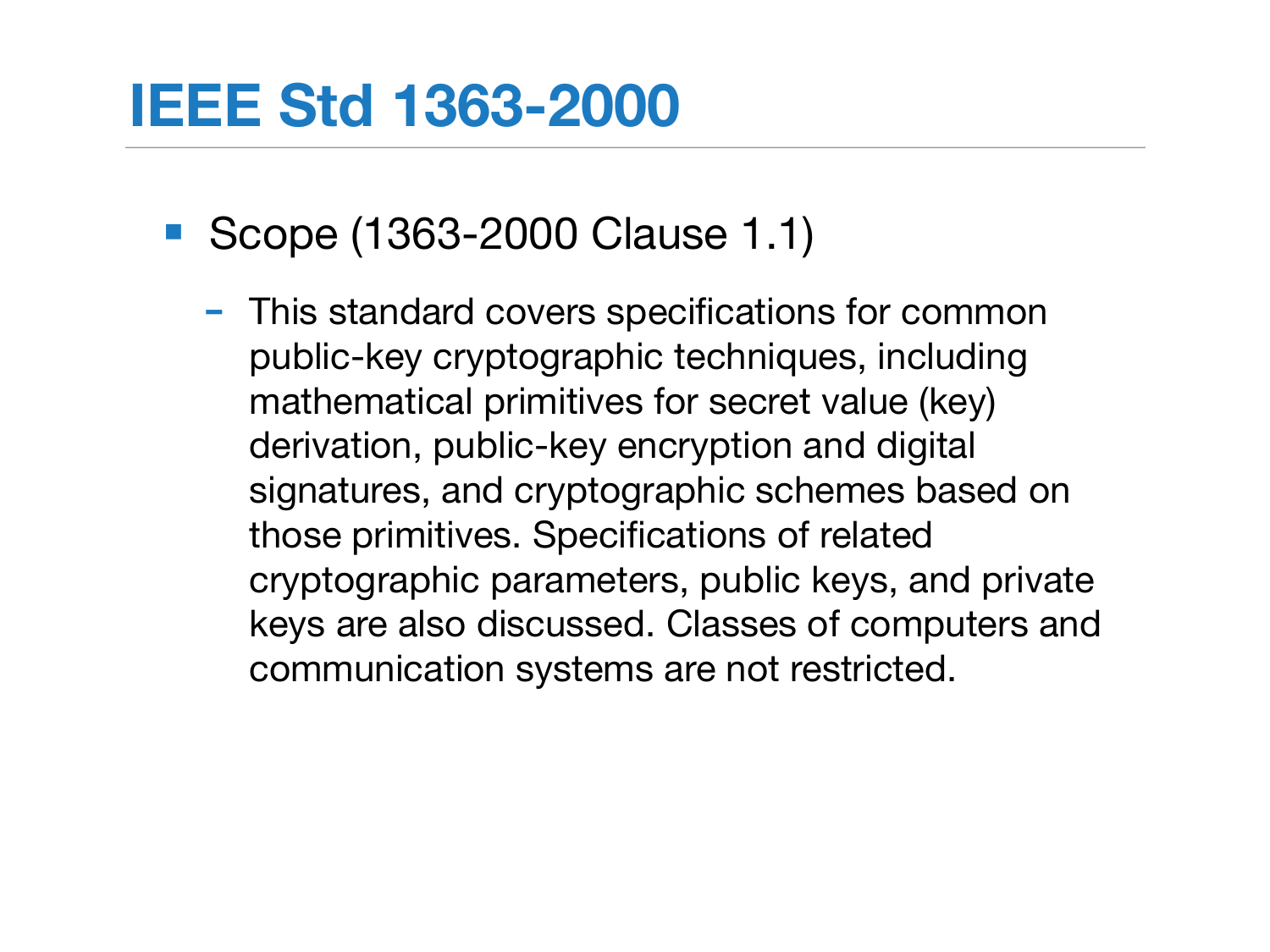#### **IEEE Std 1363a-20004**

- Scope (1363a-2004 Clause 1.1)
	- Specifications of common public-key cryptographic techniques supplemental to those considered in IEEE Std 1363TM-2000, including mathematical primitives for secret value (key) derivation, public-key encryption, digital signatures, and identification, and cryptographic schemes based on those primitives, are provided. Specifications of related cryptographic parameters, public keys and private keys, are also provided. Class of computer and communications systems is not restricted.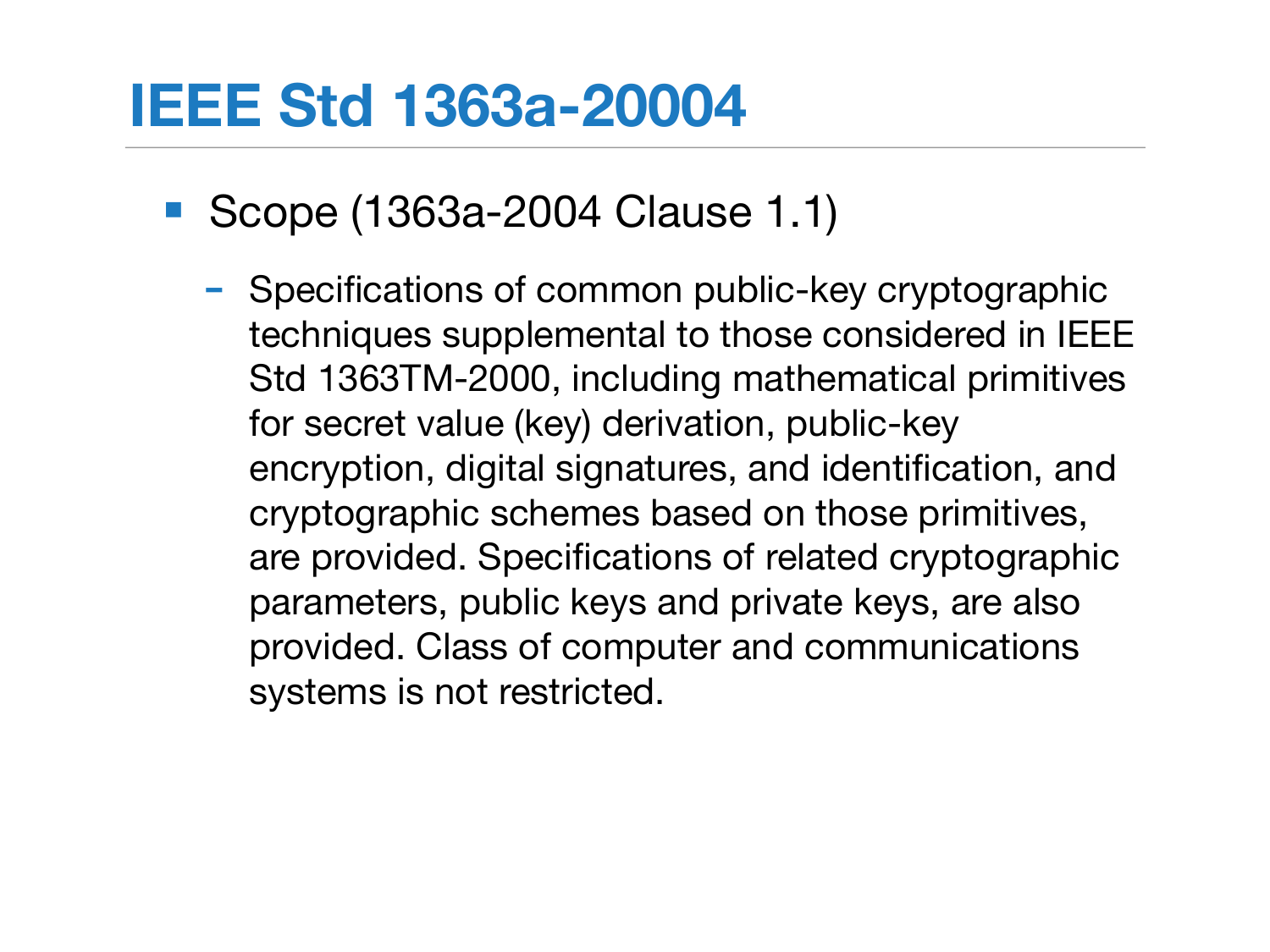## **General Model**

#### ■ Primitives

- Basic mathematical operations which are building blocks of schemes
- Schemes
	- A collection of operations combining primitives to provide a complexity-theoretic security
- Protocols
	- Sequence of operations combining schemes across multiple parties to achieve a security application.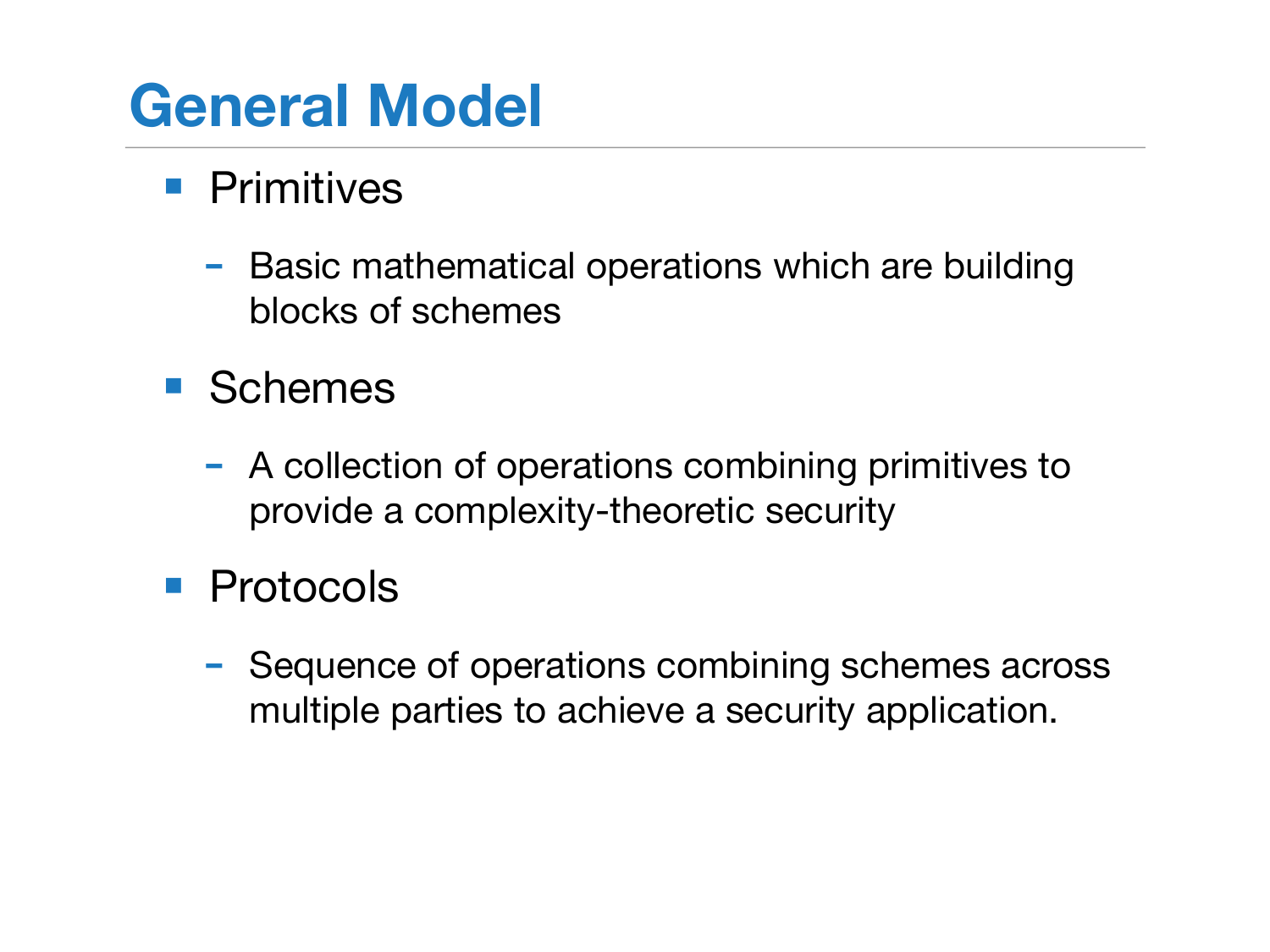#### **Mathematical Conventions**

#### ■ Notation

- Bit strings and Octet Strings
- Finite Fields
- Elliptic Curves
- Data Type Conversions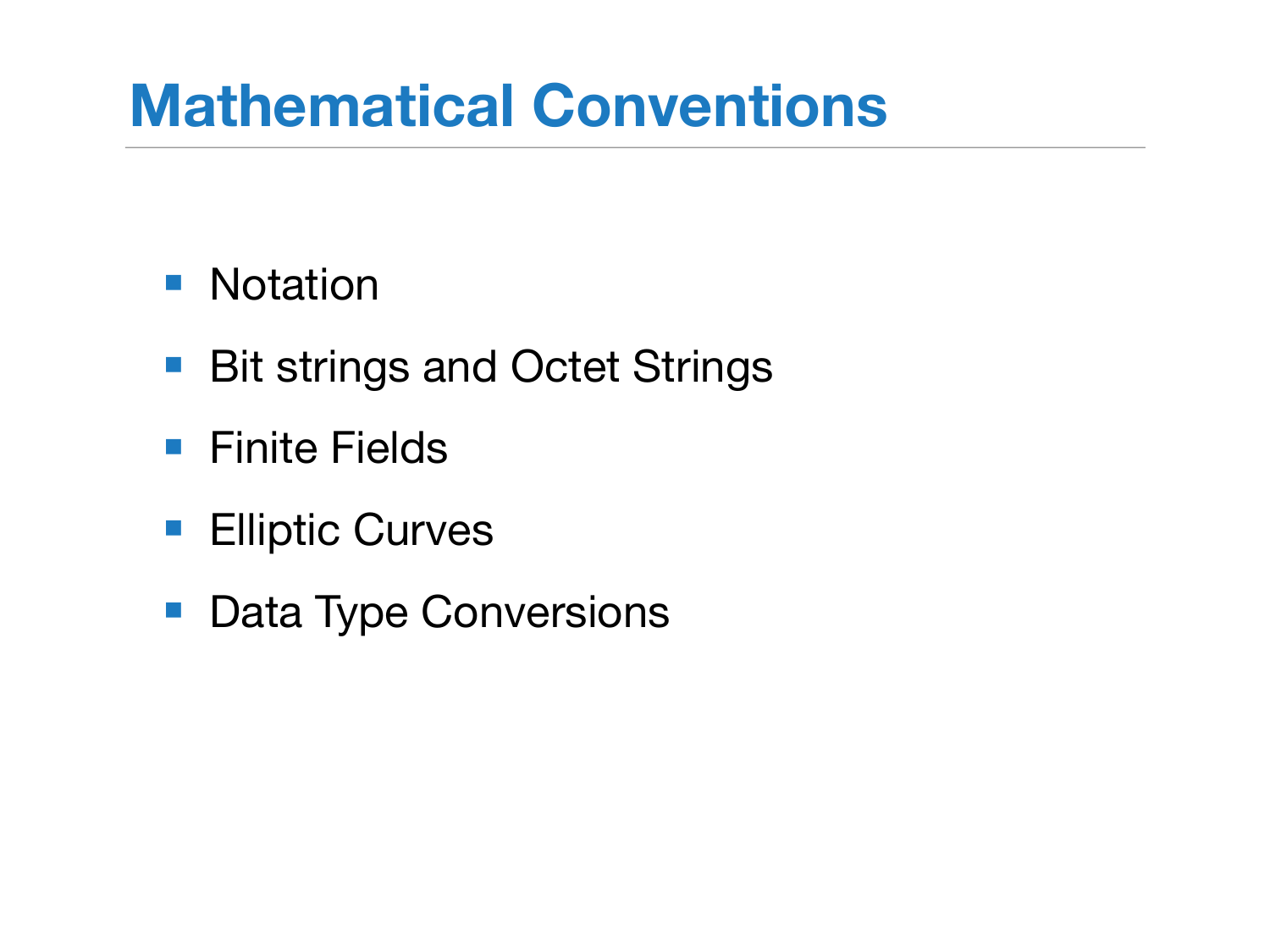#### **Discrete Logarithm Primitives**

- Cryptography based on the Discrete Logarithm Problem
	- [http://en.wikipedia.org/wiki/Discrete\\_logarithm](http://en.wikipedia.org/wiki/Discrete_logarithm)
- Key and data definitions
- Primitives for converting from DL public + private keys to shared secrets
- Primitives for signing and verifying messages with DL private and public keys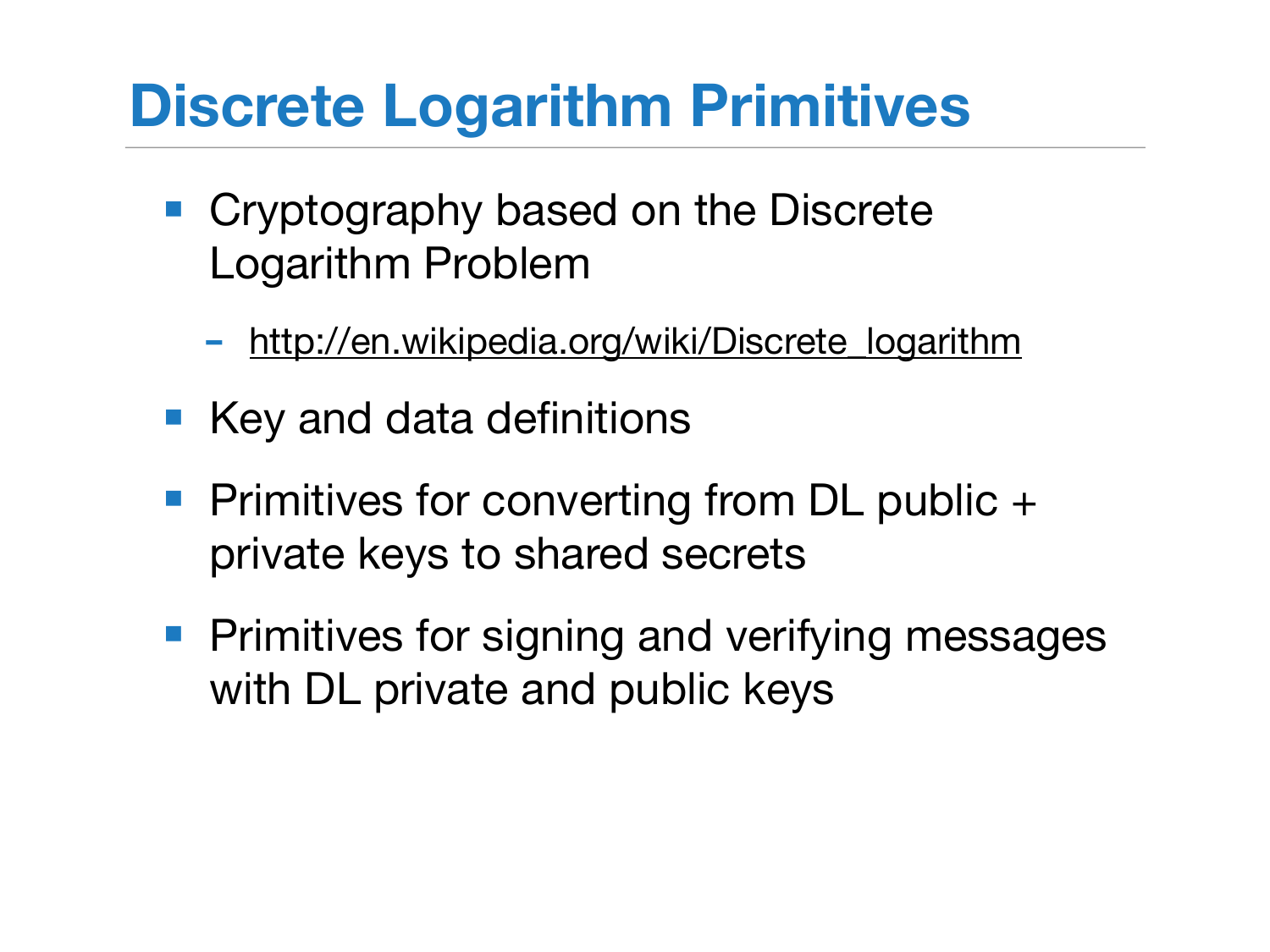## **Elliptic Curve Primitives**

- Cryptography based on elliptic curve discrete logarithm problem
	- DL problem over an elliptic curve
- Key and data definitions
- Primitives for converting from ECDL public + private keys to shared secrets
- Primitives for signing and verifying messages with ECDL private and public keys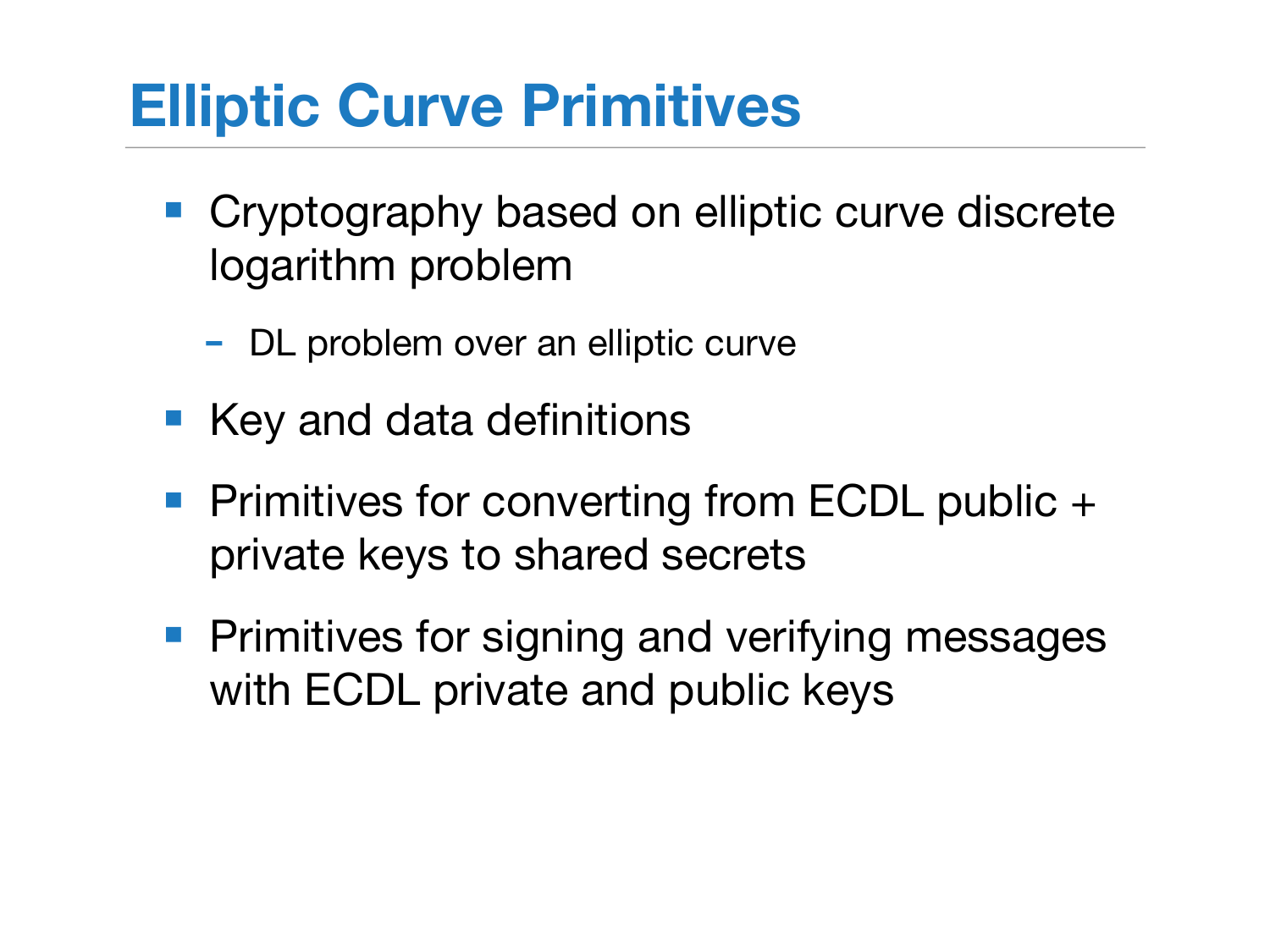## **Integer Factorization Primitives**

- Cryptography based on Integer Factorization Problem
	- [http://en.wikipedia.org/wiki/Integer\\_factorization](http://en.wikipedia.org/wiki/Integer_factorization)
	- RSA is a type of IF
- Key and data definitions
- Primitives for
	- Encryption and Decryption
	- Signing and Verification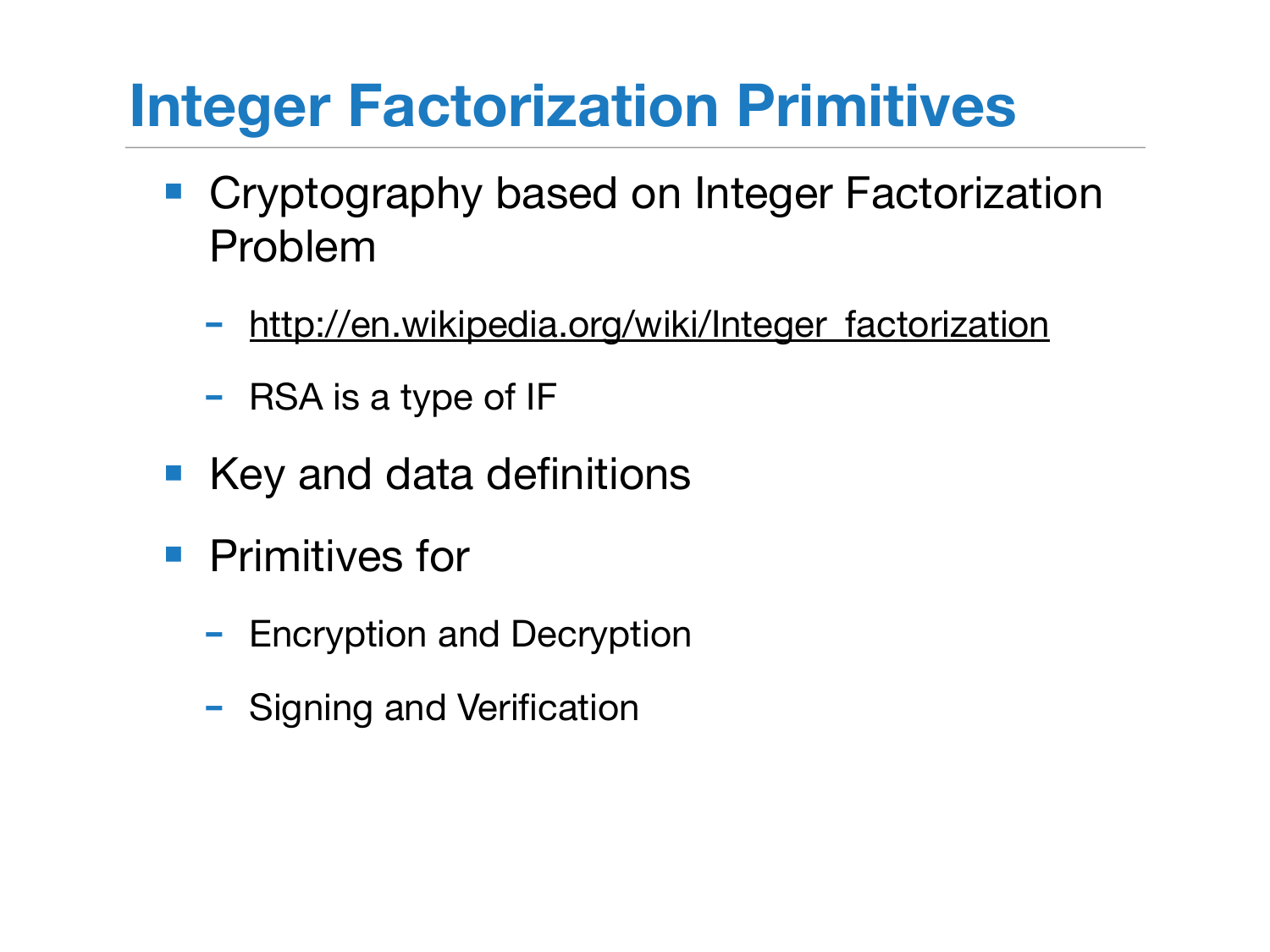#### **Schemes**

- Key agreement
	- Creating a shared secret from public and private keys
- Signature
	- Verifying that the message is from the signer and hasn't been tampered with
- Encryption
	- Creating a cipher text from plain text and converting it back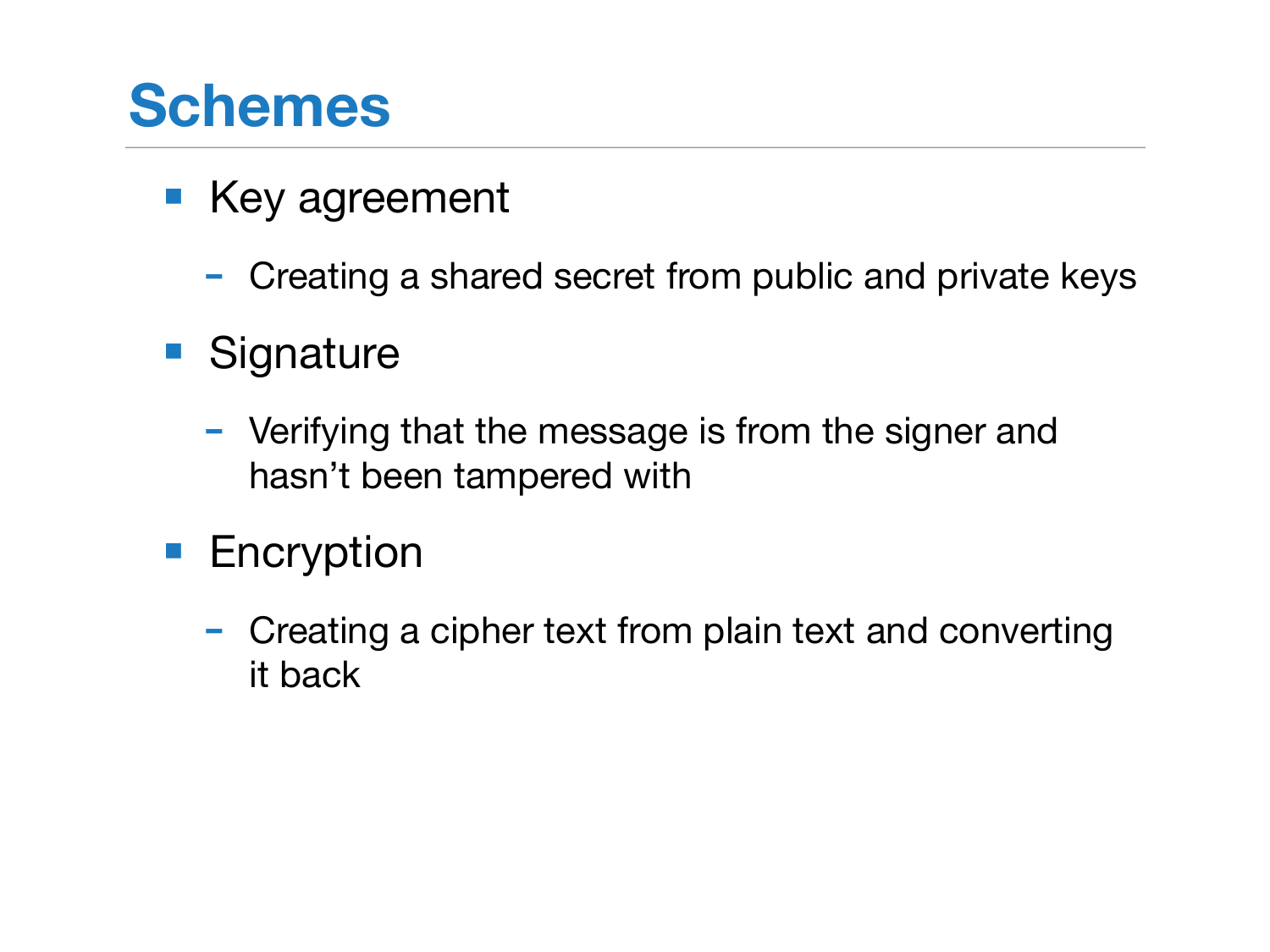## **Key Agreement Schemes**

- Creates a shared secret from the public and private keys of two parties
	- Party A generates the secret with his private key and party B's public key
	- Party B generates the secret with his private key and party A's public key
- Other info may be combined in the secret generation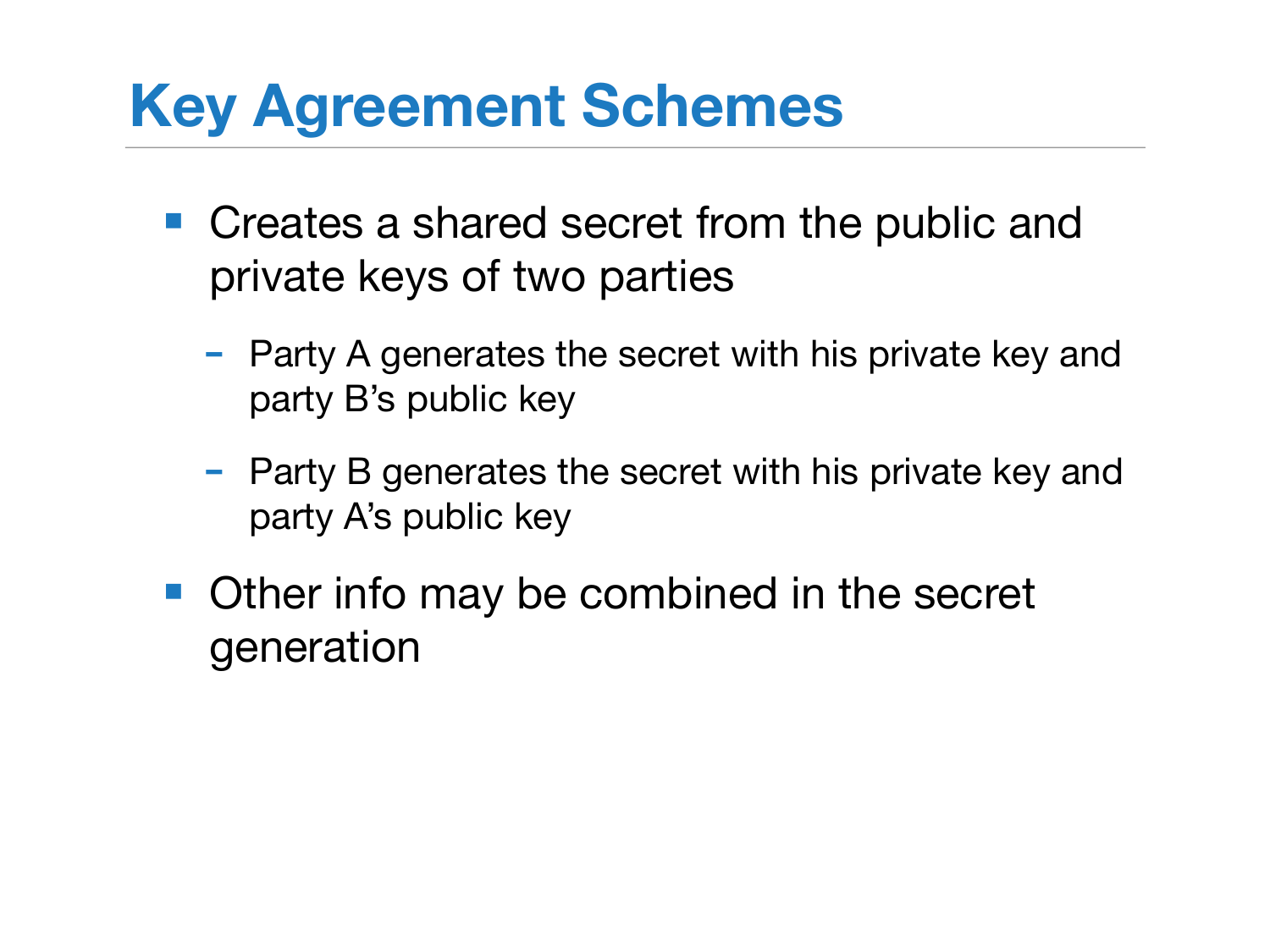#### **Signature Schemes**

- Signer generates a signature for the message based on the signer's private key
- Verifier verifies the signature with the signers public key
- IEEE 1363a has five
	- DL/EC signature schemes (DL/ECSSA, DL/ECSSR, DL/ECSSR-PV)
	- IF signature schemes (IFSSA, IFSSR)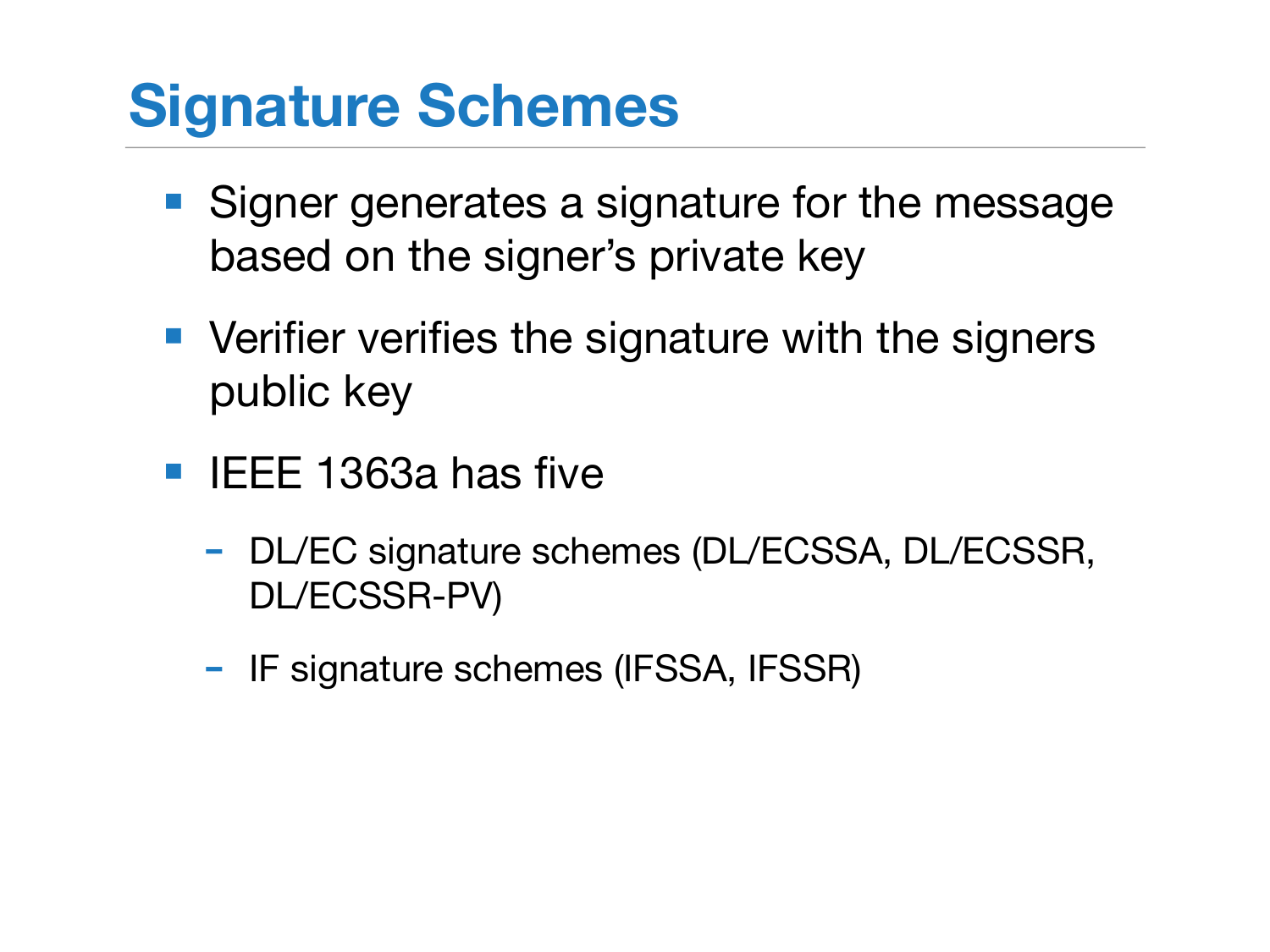#### **Encryption Schemes**

- Encrypting and decrypting messages
- IEEE 1363a defines three
	- IF encryption scheme (IFES, IFES-EPOC)
	- DL/EC encryption scheme (DL/ECIES)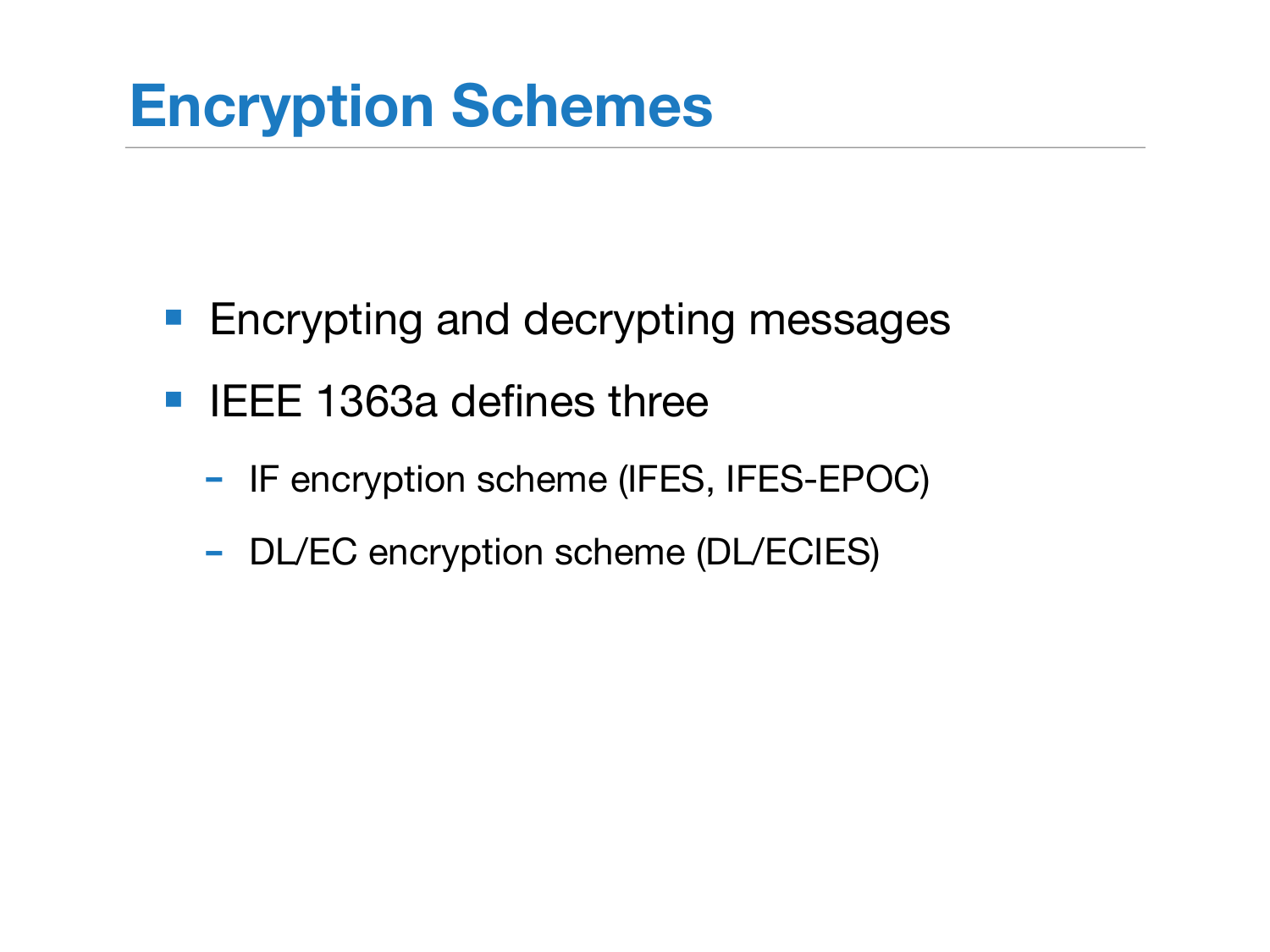## **Message Encoding Methods**

- Methods for Signing with appendix or message recovery
	- Creates a representation of the message (hash) which can be used in the signing and verification math and defines signing & verification processes
		- Method for DL/ECSSA
		- Method for IFSSA
- Methods for Encryption
	- Defines how to encode and decode message for IFES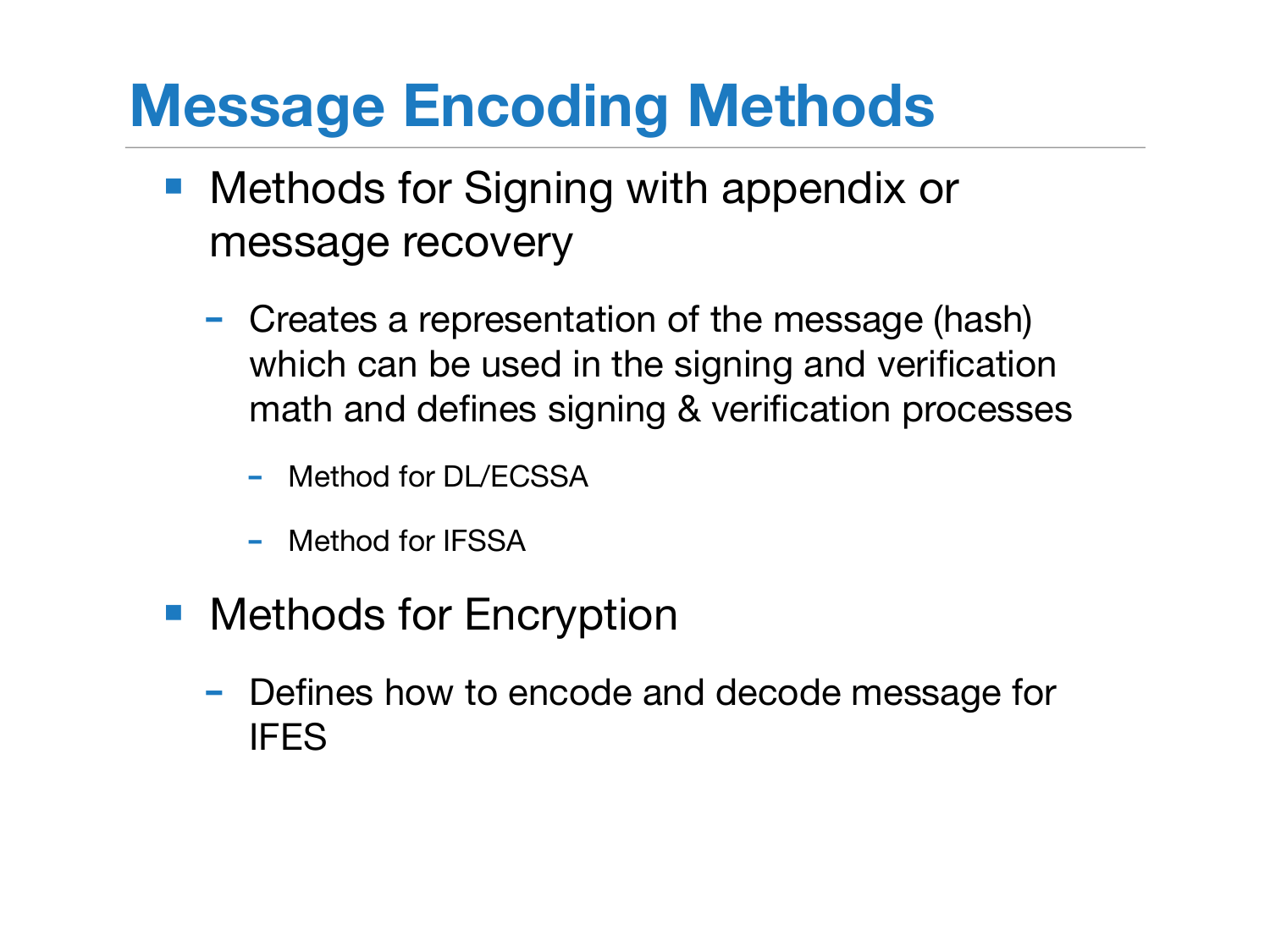# **Auxiliary Functions**

- Hash functions
	- Standard ones and where they are defined
- Mask generation functions
- Symmetric encryption schemes
- Message authentication codes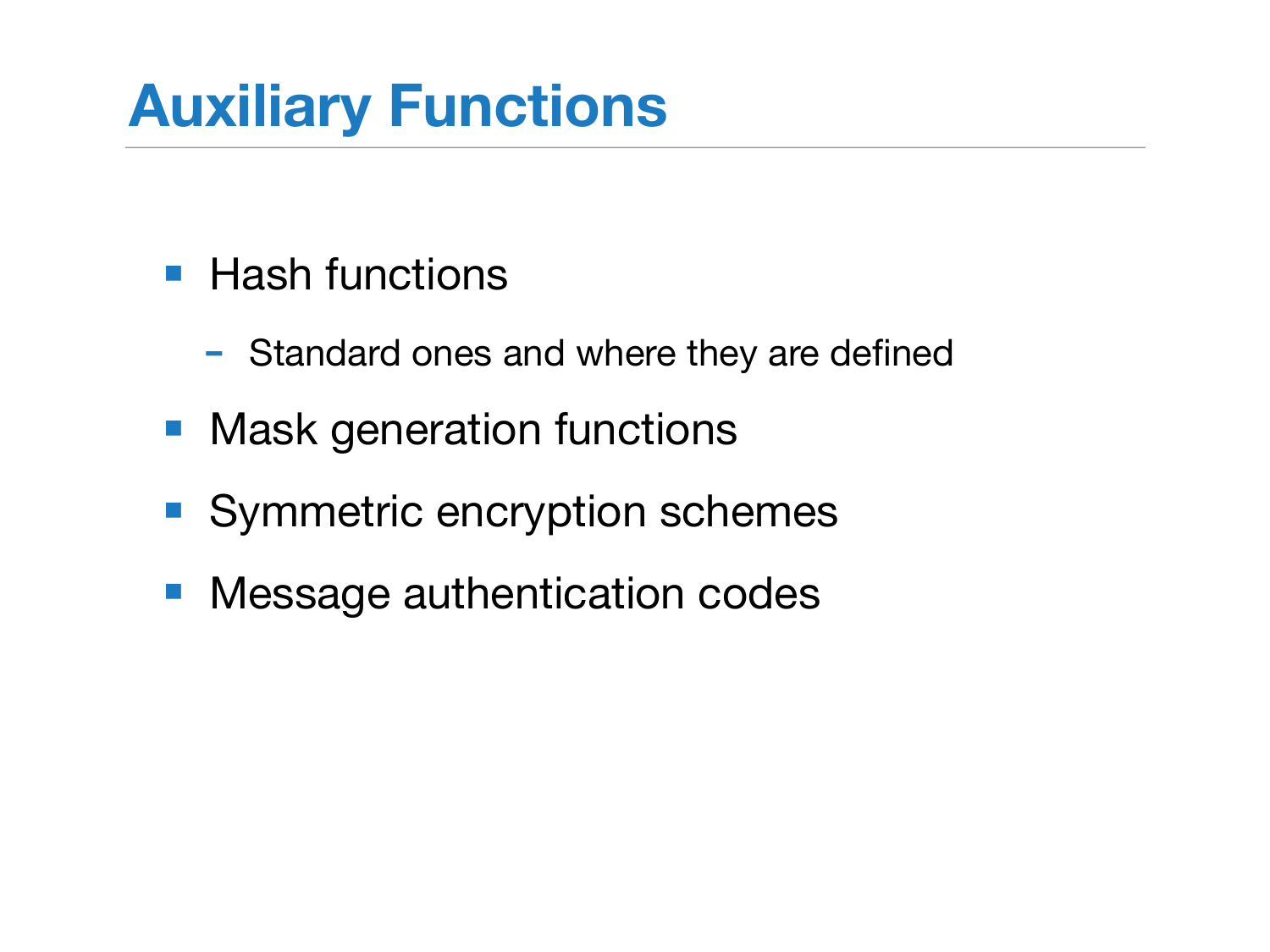## **How does this apply to 1722a**

- Signature Schemes
	- IF based signature scheme (IFSSA) for verifying packets are from the sender
		- Keys are managed by IEEE P1722.1 or in a vendor unique way
- Key Agreement Schemes
	- Generate a shared secret for AES or other symmetric key encryption system
- Encryption Schemes
	- IFES is too heavyweight for small devices
	- Look at other schemes (AES, etc)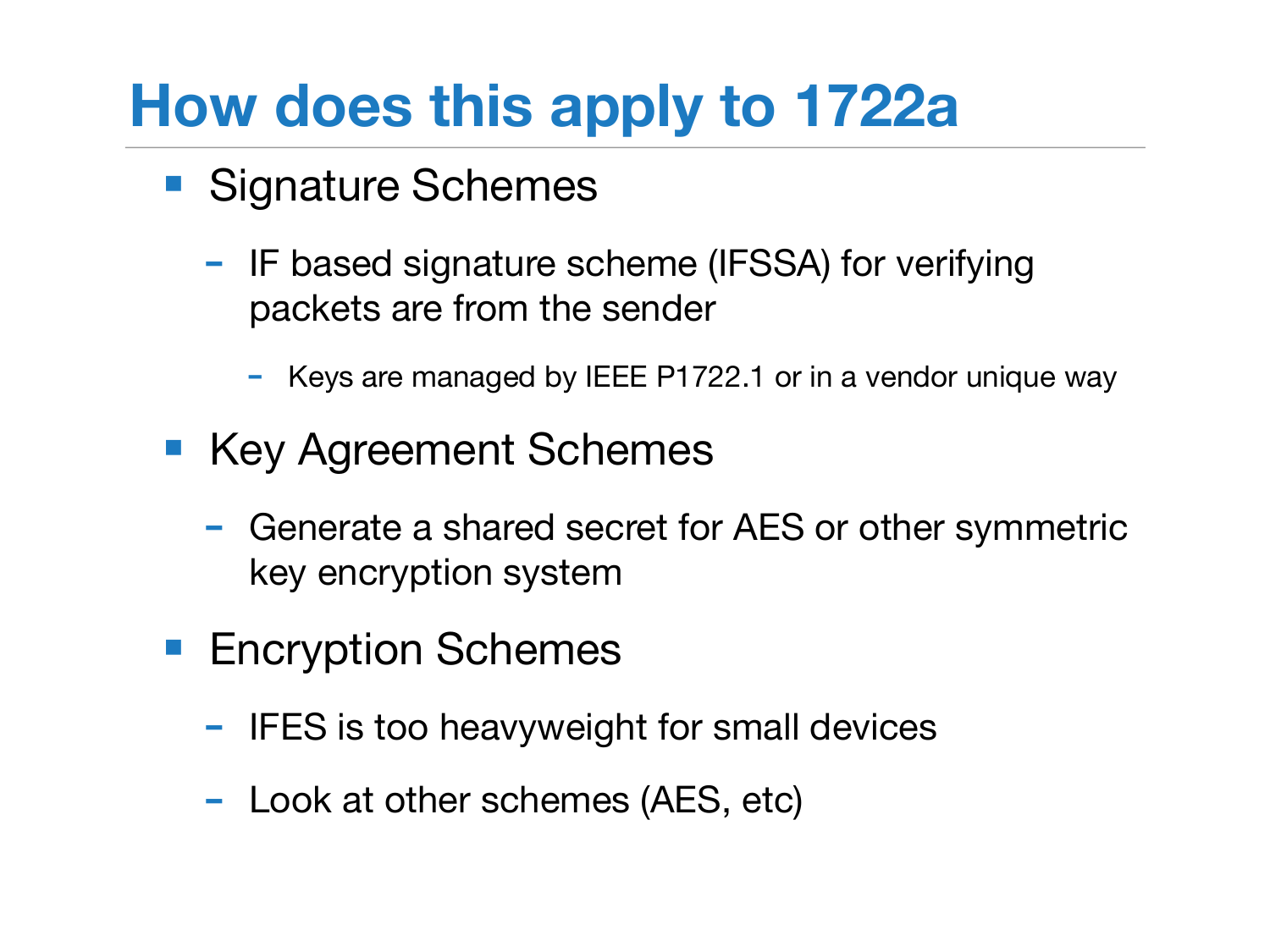## **How does this apply to 1722.1**

- 1722.1 provides the key management
	- Gets public key's from Entity and uses an IFSSA based chain of trust on the keys back to a root key
	- Adds keys to and removes keys from the Entity
		- Other public and private keys
		- Symmetric (AES) keys
- 1722.1 relies on the 1722a use of signing and/ or encryption to prove that the PDU is from the Entity or Controller and to provide protection of authentication and key transport